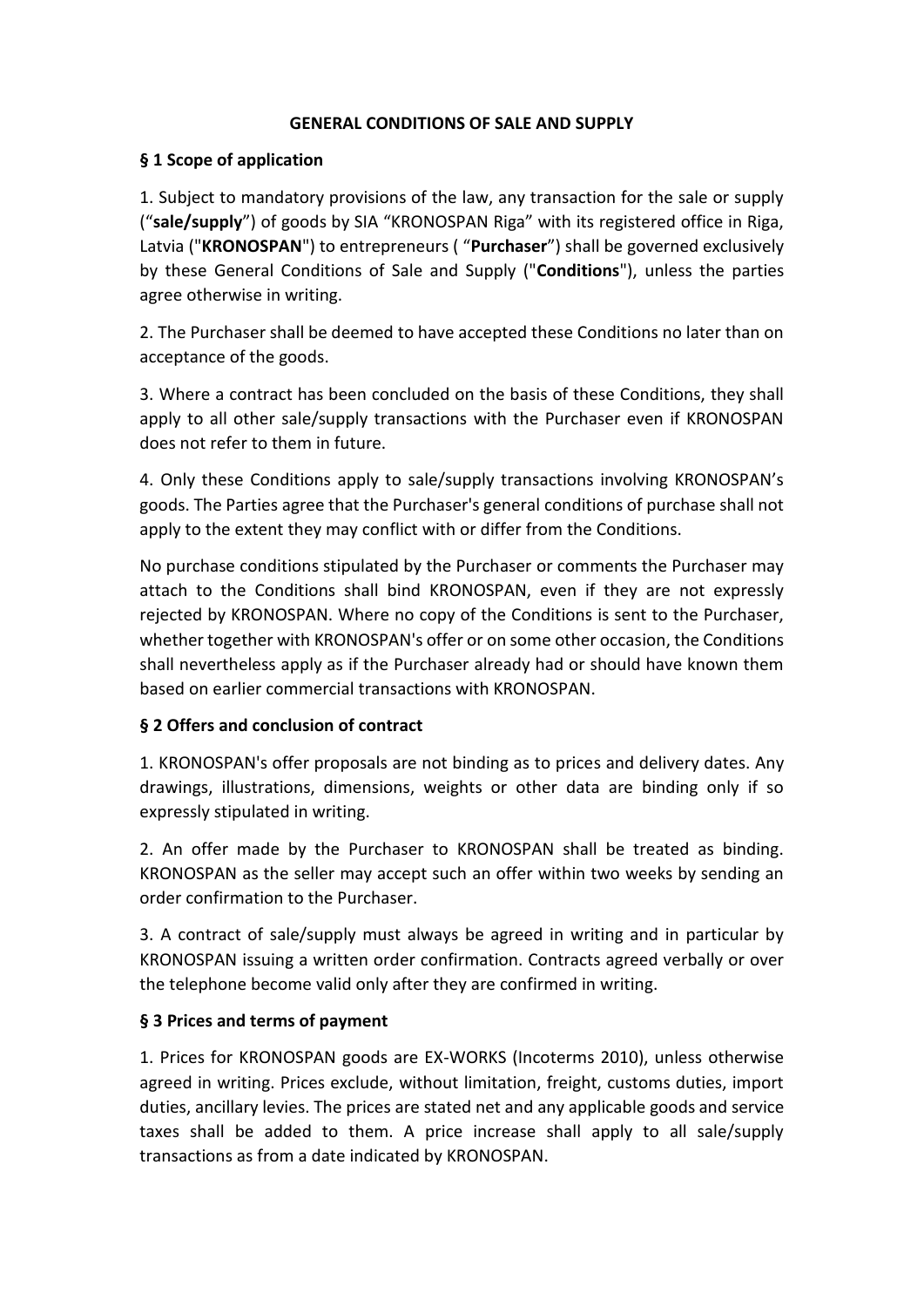2. Where, between conclusion of the contract and sale/supply of the goods, a change in raw material prices, wages or other obvious price drivers occurs that is adverse to KRONOSPAN, then KRONOSPAN shall be entitled to adjust its prices accordingly.

3. Unless otherwise agreed in writing, payments to KRONOSPAN shall be made in advance in EUR or in another pre-agreed currency.

4. If the price is based on other currency and EUR exchange rate applicable on the invoice issuance date, any increase of that rate between the due date and the date on which the final payment is made (the funds are credited to KRONOSPAN's bank account) shall be at the cost of the Purchaser and shall be treated as a price increase to be settled under an adjusting invoice. If the rate depreciates between the due date and the date on which the final payment is made (the funds are credited to KRONOSPAN's bank account), the price will not be reduced.

5. In the event of late payment, the Purchaser shall automatically forfeit any rebates, discounts, price reductions, turnover bonuses, freight refunds and similar price concessions that have been granted to him. Furthermore, the Purchaser's obligations shall become immediately enforceable and KRONOSPAN shall be entitled to demand their immediate settlement and to claim a reimbursement of any costs of debt enforcement and reminder letters, including without limitation lawyers' costs, and even if KRONOSPAN has granted extra time for payment, it shall be entitled to withdraw from all sale/supply transactions with respect to the Purchaser.

As part of its reimbursement claim for debt enforcement costs, KRONOSPAN may, without limitation, demand the sum of EUR 40 as compensation for debt recovery costs.

In the event of late payment, KRONOSPAN may also claim, at KRONOSPAN's discretion, either late payment interest at 0.05% per day of delay or statutory interest or interest under any other legislative act which may be enacted. A claim for payment of interest shall not restrict any further claims by KRONOSPAN.

6. If, after a contract of sale/supply has been concluded and trade credit has been granted, there arise reasonable doubts as to the solvency or creditworthiness of the Purchaser, or if this fact, while existing at the time of contract conclusion, does not become apparent until later on, then KRONOSPAN shall be entitled to claim early payment or demand that the Purchaser provides such security within a time period requested by KRONOSPAN. If the requested action is not taken within such a time period, KRONOSPAN shall be entitled to withdraw from the sale/supply transaction, claim damages for its loss, withdraw its consent for deferred payment terms and/or demand immediate payment of all liabilities, whether or not already enforceable.

7. If the agreed payment security is not provided, and in particular if insufficient trade credit insurance cover has been obtained, KRONOSPAN shall set an extra period of time for the Purchaser to provide such agreed security, following which KRONOSPAN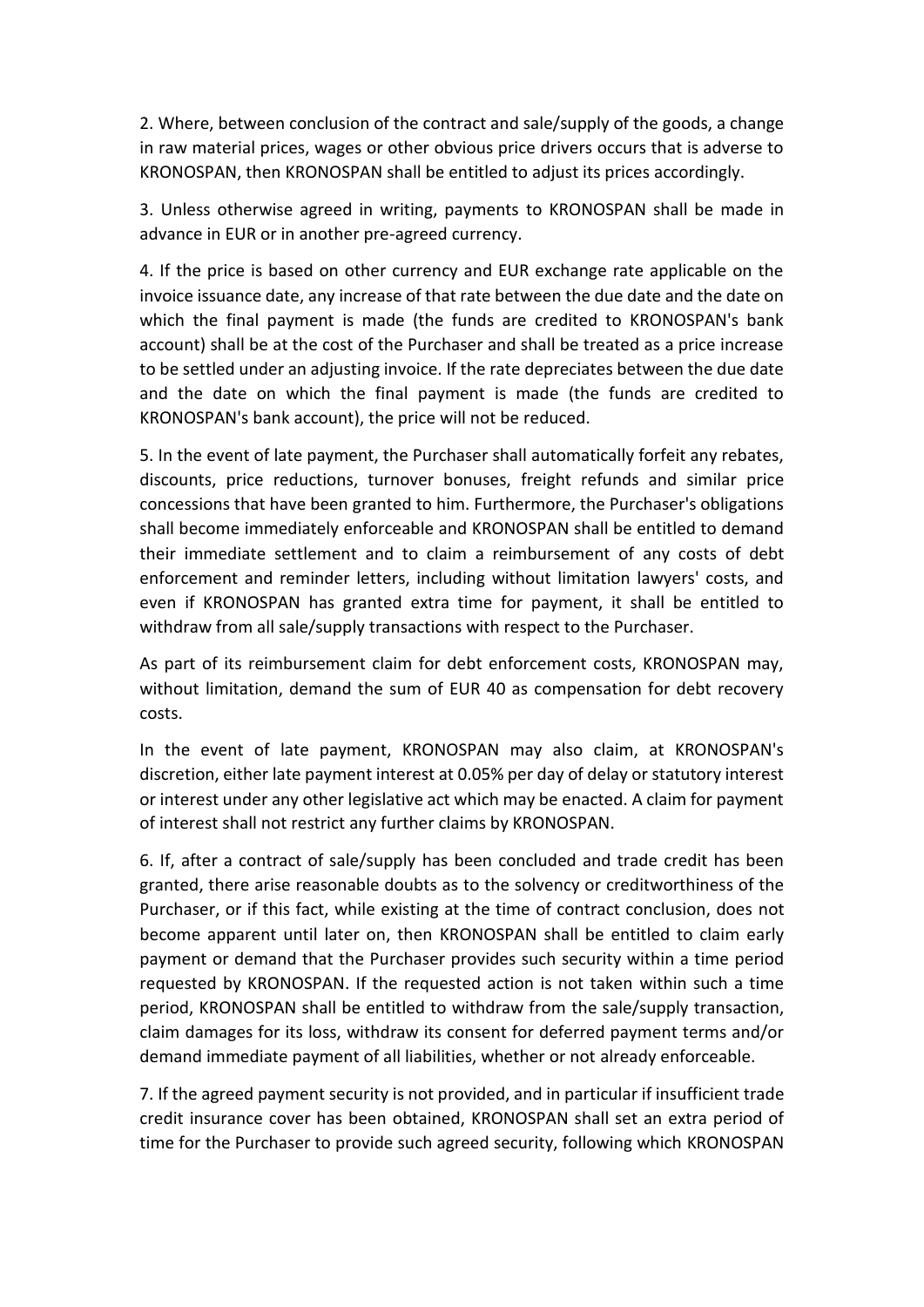may withdraw from the contract. If sufficient insurance cover or agreed security is not provided, any delivery or price arrangements agreed earlier shall not apply.

8. Notwithstanding anything to the contrary raised by the Purchaser, KRONOSPAN shall be entitled to apply payments from the Purchaser firstly against the debt with the oldest due date. If any incidental claims (interests and costs) have already arisen, KRONOSPAN shall be entitled to apply such a payment firstly against costs, then interest, and lastly against the principal debt amount.

9. Even if the Purchaser has given KRONOSPAN a notice of defects or is seeking to make counterclaims, the Purchaser may offset, withhold or reduce payments only where the Purchaser's claims have been awarded under a final and definitive court judgement or are indisputable and enforceable.

### **§ 4 Delivery and delivery terms**

1. Deliveries are EX-WORKS (Incoterms 2010), unless the parties agree otherwise in writing. Where the sale is EX-WORKS *KRONOSPAN warehouse*, the Purchaser or the person collecting the goods on his behalf must take notice of and comply with traffic rules applicable at KRONOSPAN's site. Where the sale is EX-WORKS *KRONOSPAN warehouse*, KRONOSPAN shall not be responsible for proper loading of the goods onto the means of transport.

2. KRONOSPAN shall have sole discretion as to the form, kind and scope of packaging, unless the parties agree otherwise in writing.

3. Any agreed delivery dates shall be set out in the order confirmation or otherwise agreed in writing, and KRONOSPAN shall exercise due care to comply with them.

If a delivery is late by more than two weeks, the Purchaser may give KRONOSPAN written notice setting an adequate extra time period for delivery. If the delivery is not completed within two weeks from the expiry of such extra time, then the Purchaser may withdraw from the contract. The notice of withdrawal from the contract must be given in writing. The right of withdrawal shall not apply if KRONOSPAN was unable to comply with the additional delivery deadline due to circumstances for which it is not responsible and the Purchaser could reasonably expect that the contract would be performed.

4. KRONOSPAN shall be discharged from performing its obligations for the duration of any circumstances beyond its control which prevent KRONOSPAN from performing them (Force Majeure), including without limitation: inability to supply raw materials or means of transportation, fires, explosions, earthquakes, storms, tempests, tidal bores and floods, wars, hostilities (whether declared or not), invasions, acts of external enemies, mobilization, confiscations or embargoes, rebellion, revolution, insurrection, military dictatorship, usurped power, civil war, any threat related to or event of radioactivity, toxicity or any other hazards or events, riots, disturbances, operation stoppages, strikes, blockades, or any other events or occurrences, whether or not expressly stated herein, which are beyond the control of KRONOSPAN and were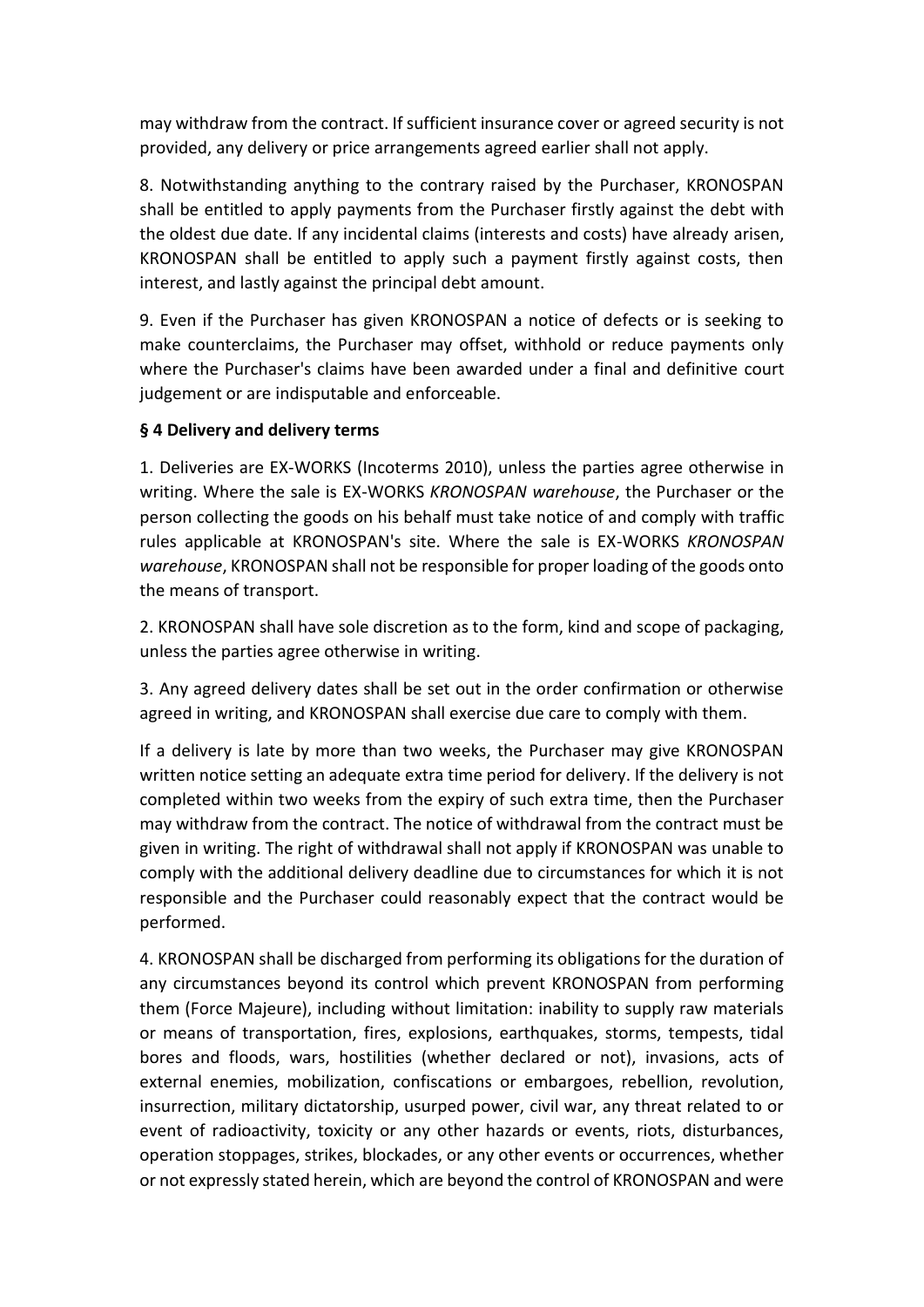unforeseeable or, if foreseeable, were unavoidable. The agreed delivery times will be extended for as long as a Force Majeure event is present. The Purchaser may not refuse to collect the goods as a result of delay caused by Force Majeure.

5. KRONOSPAN shall have the right to execute sale/supply transactions in parts.

6. In the case of "call-off orders", the Purchaser shall collect the goods within the agreed time or, if no time has been agreed, no later than 28 calendar days from notice of order fulfilment. Otherwise the goods shall be shipped automatically and/or, if collection is refused, they shall, at KRONOSPAN's discretion, either be stored at KRONOSPAN's premises for a net charge of EUR 3 (or equivalent in a different currency), plus goods and services tax, per day for each cubic metre of the goods ready for dispatch, or be given to third parties for storage at the Purchaser's cost. In such cases, the sale/supply shall be deemed to have been fulfilled.

### **§ 5 Transfer of risk**

1. The risk of accidental loss of the goods shall in each case pass to the Purchaser when the goods are handed over to the party dealing with the transportation or when the goods leave KRONOSPAN's warehouse for dispatch purposes; this in particular applies to "freight prepaid" deliveries (FOB, Incoterms 2010).

2. If the goods cannot be dispatched within the agreed time for reasons for which KRONOSPAN is not responsible, the risk of accidental loss of the goods shall pass to the Purchaser on receipt by him of a notice that the goods are ready for dispatch.

3. The Purchaser shall take the goods within the agreed time, otherwise KRONOSPAN may charge customary storage costs of no less than EUR 3 (or equivalent in a different currency), plus goods and services taxes, per day for each cubic metre of the goods ready for dispatch.

# **§ 6 Warranty**

1. Any defects that become apparent on a proper inspection of the goods shall be reported by the Purchaser to KRONOSPAN in writing immediately on receipt of the goods. In such a case, the Purchaser must report the defects on the packing note or on the relevant shipping document, such as CMR/CIM waybill, and take photographs of the defects and these documents must also be sent by the Purchaser to KRONOSPAN. Any defects that cannot be detected even during a proper inspection of the goods shall be reported to KRONOSPAN immediately when discovered but in any case within 24 hours at the latest. The same shall apply to wrong delivery complaints and quantity complaints. Noncompliance with the complaints reporting procedure will invalidate any warranty claims.

2. Before the delivered goods are processed, the Purchaser shall be required to check their suitability for use, even if samples of the goods have already been delivered.

3. Minor deviations in dimensions or formats shall not give the Purchaser the right to raise complaints for defects. The Purchaser may not raise complaints by reason only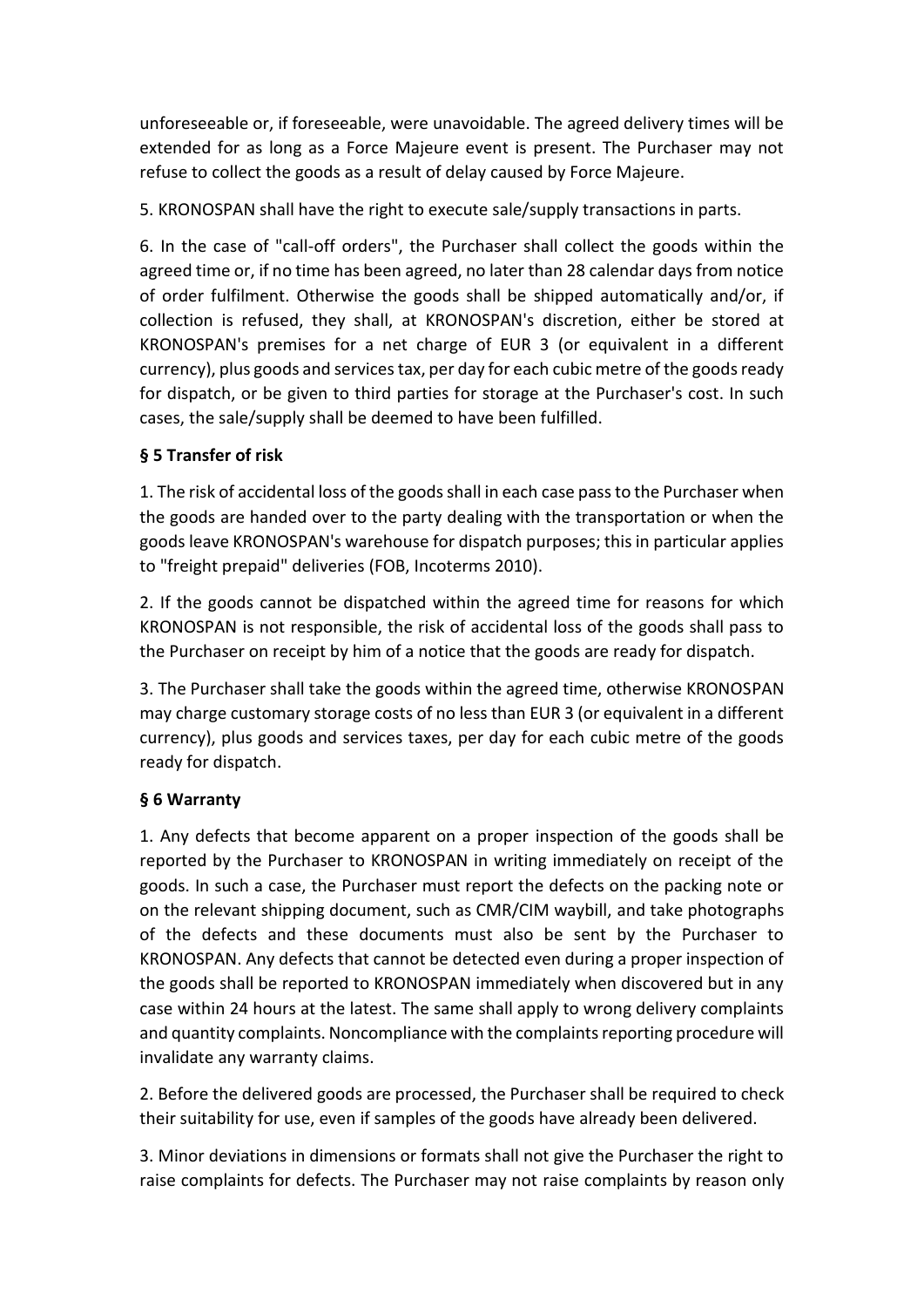of possible potential deviations that are mentioned in relevant quality disclosures known to the Purchaser. Complaints shall not be raised in relation to items whose value is less than 4% of the value of goods sold in a single transaction, or in any case less than EUR 50 net (or equivalent in a different currency). In the case of cut-to-size orders, complaints shall not be raised when the only reason is quantity deviations of up to 10% against the quantity ordered. In the case of other orders, complaints shall not be raised by reason only of quantity deviations of +/- 8%.

4. Complaints may only be made in relation to first grade goods which have not been sold under a promotion and which may be inspected or returned.

5. Warranty remedies are granted on condition that full payment for the delivered goods has been made. Without prior written agreement the Purchaser shall not be entitled to return the goods to KRONOSPAN.

6. If a defect in the goods has been duly and timely reported according to sub-par. 1 above, KRONOSPAN shall resolve the complaint by, at its choice, either remedying the defect, supplying defect-free goods or reducing the price.

7. Warranty obligations shall expire if the KRONOSPAN goods have been changed, processed, improperly stored, or used contrary to their intended uses, technical features or KRONOSPAN's recommendations, or if the Purchaser has not checked their suitability before use.

8. KRONOSPAN shall not be liable for quality of the goods if they are used outside the territory of the European Union, unless the intended use and destination country have been notified to KRONOSPAN before the sale/supply and KRONOSPAN has given a written quality warranty for this use and destination.

9. Subject to the above provisions, KRONOSPAN's warranty liability shall last for one year.

10. Unless otherwise agreed by the parties in writing or provided by mandatory provisions of law, the above warranty clauses constitute the only obligations of KRONOSPAN in respect of liability for the quality of the goods. No other warranty obligations of KRONOSPAN exist.

# **§ 7 Retention of title**

1. KRONOSPAN retains ownership title to the sold goods until full settlement of the price by the Purchaser.

2. The delivered goods may be subject to processing, combination or amalgamation only on condition that title to the goods is retained according to sub-par. 1 above and that security provided in favour of KRONOSPAN is maintained.

3. The Purchaser shall be entitled to sell KRONOSPAN goods in the ordinary course of business. Purchaser's claims in respect of the sale and other claims in lieu of the goods are immediately assigned for the full amount to KRONOSPAN as security along with all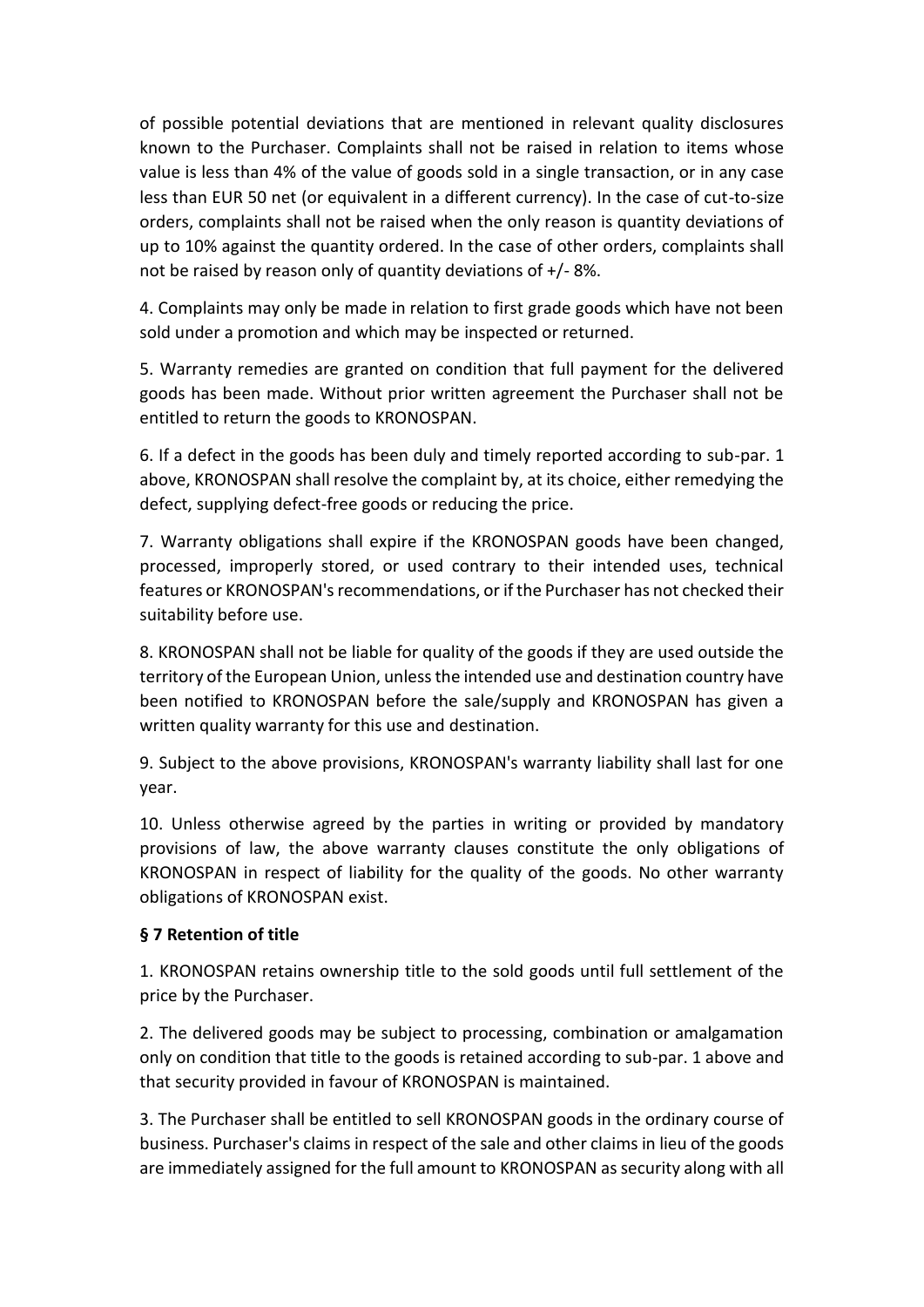incidental rights, whether the KRONOSPAN goods are supplied with or without processing, transformation, installation or combination and whether or not the KRONOSPAN goods are processed, transformed, installed or combined with goods from other suppliers. If another supplier lawfully retained ownership title to goods supplied by him, the Purchaser assigns his claims to KRONOSPAN to the extent they reflect the price of the goods to which title has been retained by KRONOSPAN.

4. When the Purchaser's bank account is credited with the sales price of the goods to which KRONOSPAN has retained ownership title or which are co-owned by KRONOSPAN, the Purchaser assigns the claim for payment to KRONOSPAN up to the credited balance reflecting the amount of KRONOSPAN's claims.

5. The Purchaser shall, until further notice, remain authorised to enforce any amounts due referred to in sub-par. 3 above. This authority may be withdrawn by KRONOSPAN for valid reasons, such as the Purchaser's delay or failure to pay, commencement of bankruptcy proceedings or some other threat to contract performance. In such cases, the Purchaser shall be required, without limitation, to make sure that all goods subject to retention of title are immediately marked as KRONOSPAN's property in an appropriate manner that is visible to any third party.

The Purchaser shall provide KRONOSPAN with a detailed list of all goods subject to retention of title, including processed goods, and a list of amounts due referred to in sub-par. 3 along with the debtors' names. Notwithstanding the foregoing, KRONOSPAN's representatives shall be authorised to hold inspections at the Purchaser's premises and inspect documents during normal business hours within the scope defined above.

6. The Purchaser shall be responsible for KRONOSPAN goods. The Purchaser shall diligently store the goods and duly insure them against ordinary risks, such as damage, loss, theft, fire etc., on normal terms and within the customary scope. The Purchaser hereby assigns to KRONOSPAN all claims against the insurers which may arise in the event of damage to the goods, up to the amount of the price due for the goods to which title has been retained by KRONOSPAN, with the highest possible priority. Where the insurer does not indemnify the loss in full, the Purchaser shall pay KRONOSPAN the difference between the sales price (the invoiced amount including goods and services taxes) and the amount of the indemnity received.

7. The Purchaser shall not be entitled to encumber the goods or transfer title to them as security. The Purchaser must notify KRONOSPAN without undue delay of any events relating to KRONOSPAN's title to the goods and must take all steps, including legal action in relation to KRONOSPAN and third parties, to maintain the effectiveness and validity of the retained title and of the assignments. The Purchaser shall bear the costs of such actions, whether in or out of court.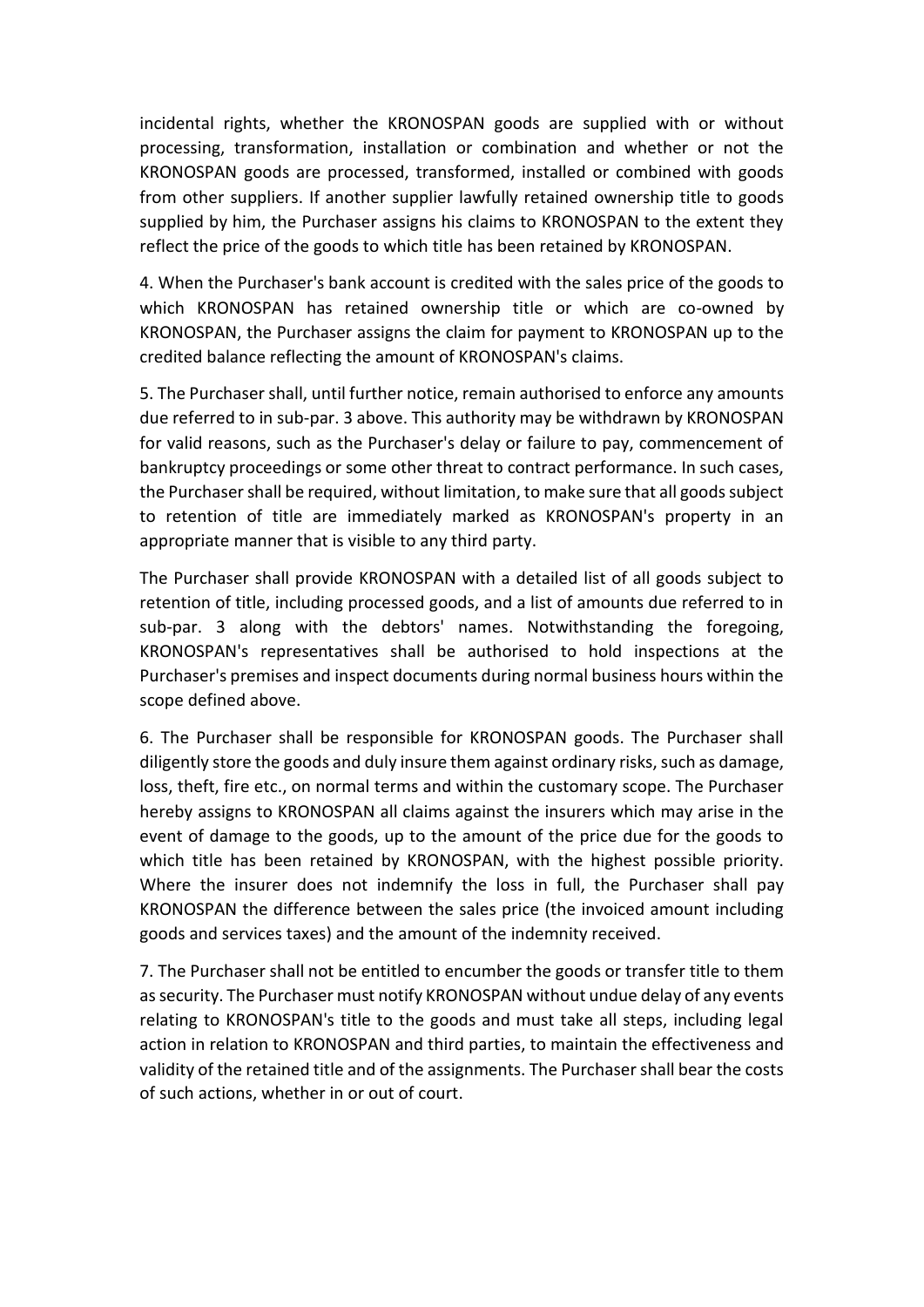### **§ 8 Limitations of liability**

1. KRONOSPAN shall be fully liable for losses arising from breach of warranty, danger to life, injuries or harm to health, provided that KRONOSPAN shall be liable solely for losses caused by intentional misconduct or gross negligence. KRONOSPAN's liability shall be limited to losses ordinarily expected in connection with conclusion of the contract, and in particular shall not cover indirect or consequential losses.

Any exclusions and limitations of KRONOSPAN's liability shall likewise apply to personal liability of employees, management, sales representatives, authorised representatives and subcontractors.

2. The Purchaser shall bear exclusive liability for dangerous products where the causes of the loss are attributable to him, and in particular where the loss is a result of structural defects of the final product or inappropriate or improper advice. The Purchaser shall also be exclusively liable where KRONOSPAN goods are sold to consumers. The Purchaser shall indemnify KRONOSPAN for all costs and expenses (including legal costs) incurred by KRONOSPAN as a result of claims, demands or court actions related to such liability.

Where KRONOSPAN is required to recall the goods from the market or publish a defect notice, the Purchaser shall support KRONOSPAN and become involved in any action which KRONOSPAN considers desirable or proper or which is required by relevant public authorities, and in particular the Purchaser shall be required to provide details of those consumers who purchased the defective goods.

The Purchaser must promptly notify KRONOSPAN in writing of any risks relating to use of goods manufactured by KRONOSPAN, if such risks have come to his notice, and of any defects in such goods.

# **§ 9 Governing law and jurisdiction**

1. All contractual and extra-contractual relations between the parties shall be governed by the laws of the Republic of Latvia. The application of the United Nations Convention on Contracts for the International Sale of Goods dated 11 April 1980 shall be excluded to the maximum extent permitted by law.

2. The appropriate court to hear any disputes arising out of a contract of sale/supply of KRONOSPAN goods, including disputes as to its execution, shall be the court of jurisdiction at the location of KRONOSPAN's registered office or in Riga. KRONOSPAN may sue the Purchaser also before a court of jurisdiction at the location of his registered office. The foregoing does not apply where a different court has exclusive jurisdiction according to mandatory provisions of law.

### **§ 10 Other provisions**

1. The Purchaser may not use any names, trademarks or other trade names used by KRONOSPAN without KRONOSPAN's written consent.